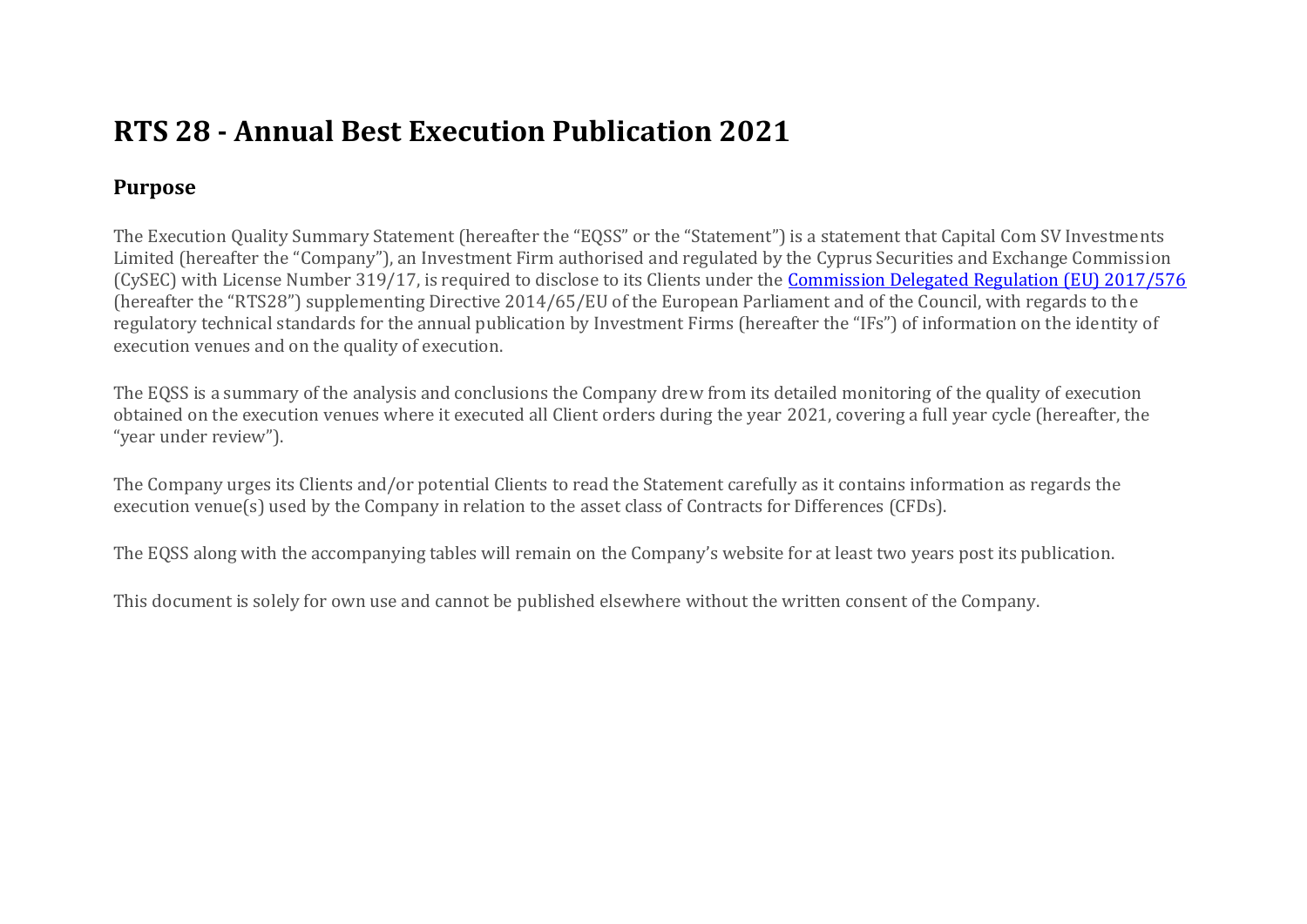## **Information on the Quality of Execution**

### **1. Publication of execution venues**

The Company is dealing on own account as principal at all times and therefore is the sole execution venue for all its retail and professional clients' orders.

### **2. Information on the top five execution venues**

Table 1: Retail Clients

| <b>Client Classification</b>                                                          | <b>Retail Clients</b>                                                                                 |                                                                             |                                 |                                       |                                  |
|---------------------------------------------------------------------------------------|-------------------------------------------------------------------------------------------------------|-----------------------------------------------------------------------------|---------------------------------|---------------------------------------|----------------------------------|
| <b>Class of Instrument</b>                                                            | (J) Contract for difference - based on stock indices, shares, commodities, FX and<br>cryptocurrencies |                                                                             |                                 |                                       |                                  |
| Notification if <1 average trade per<br>business day in the previous year             | N                                                                                                     |                                                                             |                                 |                                       |                                  |
| Top five execution venues ranked in<br>terms of trading volumes (descending<br>order) | Proportion of<br>volume traded<br>as a percentage<br>of total in that<br>class                        | Proportion of<br>orders executed<br>as percentage of<br>total in that class | Percentage of<br>passive orders | Percentage of<br>aggressive<br>orders | Percentage of<br>directed orders |
| Capital Com SV Investments Limited<br>2138001R35G3IZJZZC68                            | 100%                                                                                                  | 100%                                                                        | N/A                             | 100%                                  | N/A                              |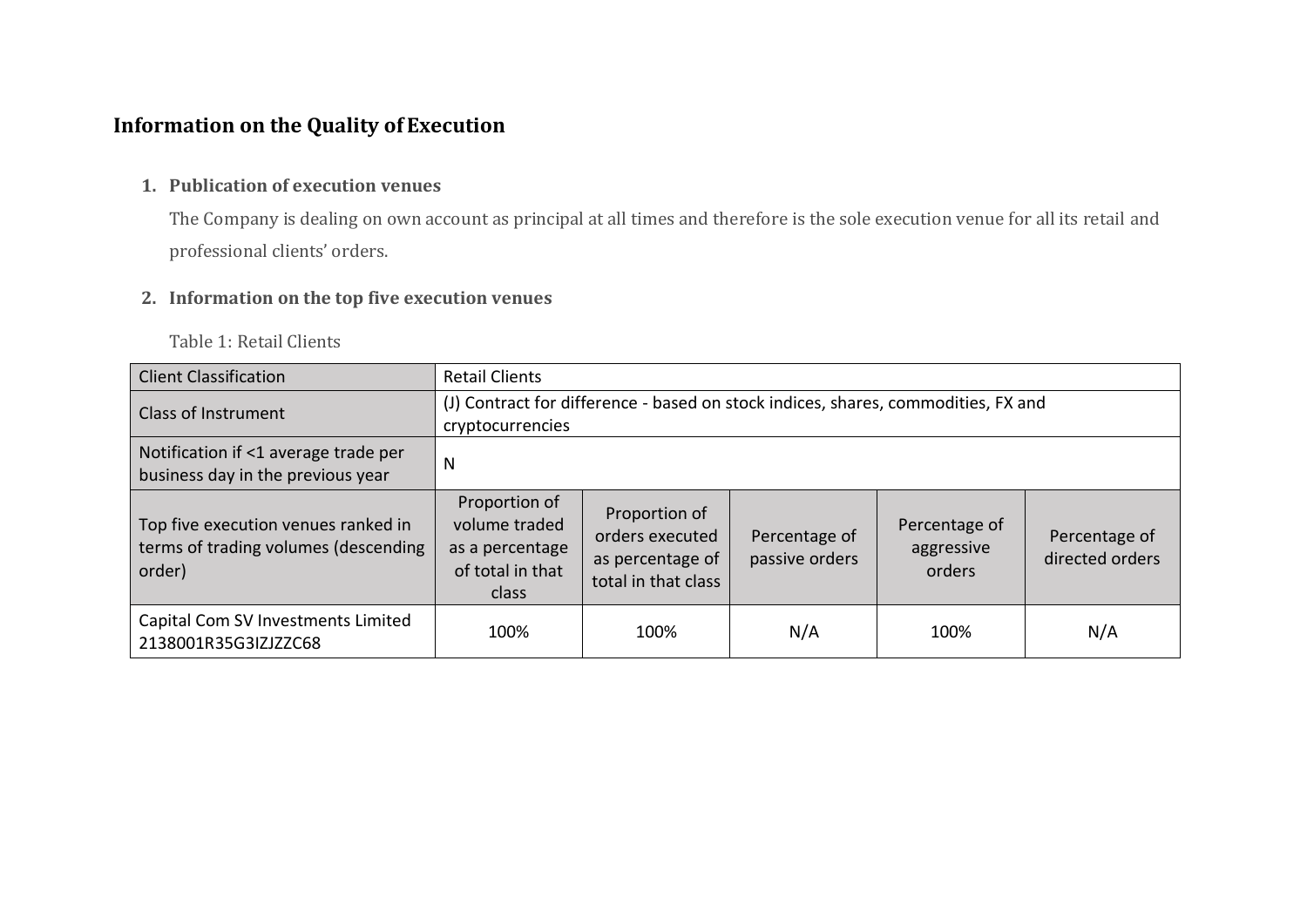| <b>Client Classification</b>                                                          | <b>Retail Clients</b>                                                          |                                                                             |                                 |                                       |                                  |
|---------------------------------------------------------------------------------------|--------------------------------------------------------------------------------|-----------------------------------------------------------------------------|---------------------------------|---------------------------------------|----------------------------------|
| <b>Class of Instrument</b>                                                            | (ESVUFR) Equities                                                              |                                                                             |                                 |                                       |                                  |
| Notification if <1 average trade per<br>business day in the previous year             | N                                                                              |                                                                             |                                 |                                       |                                  |
| Top five execution venues ranked in<br>terms of trading volumes (descending<br>order) | Proportion of<br>volume traded<br>as a percentage<br>of total in that<br>class | Proportion of<br>orders executed<br>as percentage of<br>total in that class | Percentage of<br>passive orders | Percentage of<br>aggressive<br>orders | Percentage of<br>directed orders |
| Capital Com SV Investments Limited<br>2138001R35G3IZJZZC68                            | 100%                                                                           | 100%                                                                        | N/A                             | 100%                                  | N/A                              |

## Table 2: Professional Clients

| <b>Client Classification</b>                                                          | <b>Professional Clients</b>                                                                           |                                                                             |                                 |                                       |                                  |
|---------------------------------------------------------------------------------------|-------------------------------------------------------------------------------------------------------|-----------------------------------------------------------------------------|---------------------------------|---------------------------------------|----------------------------------|
| <b>Class of Instrument</b>                                                            | (J) Contract for difference - based on stock indices, shares, commodities, FX and<br>cryptocurrencies |                                                                             |                                 |                                       |                                  |
| Notification if <1 average trade per<br>business day in the previous year             | N                                                                                                     |                                                                             |                                 |                                       |                                  |
| Top five execution venues ranked in<br>terms of trading volumes (descending<br>order) | Proportion of<br>volume traded<br>as a percentage<br>of total in that<br>class                        | Proportion of<br>orders executed<br>as percentage of<br>total in that class | Percentage of<br>passive orders | Percentage of<br>aggressive<br>orders | Percentage of<br>directed orders |
| Capital Com SV Investments Limited<br>2138001R35G3IZJZZC68                            | 100%                                                                                                  | 100%                                                                        | N/A                             | 100%                                  | N/A                              |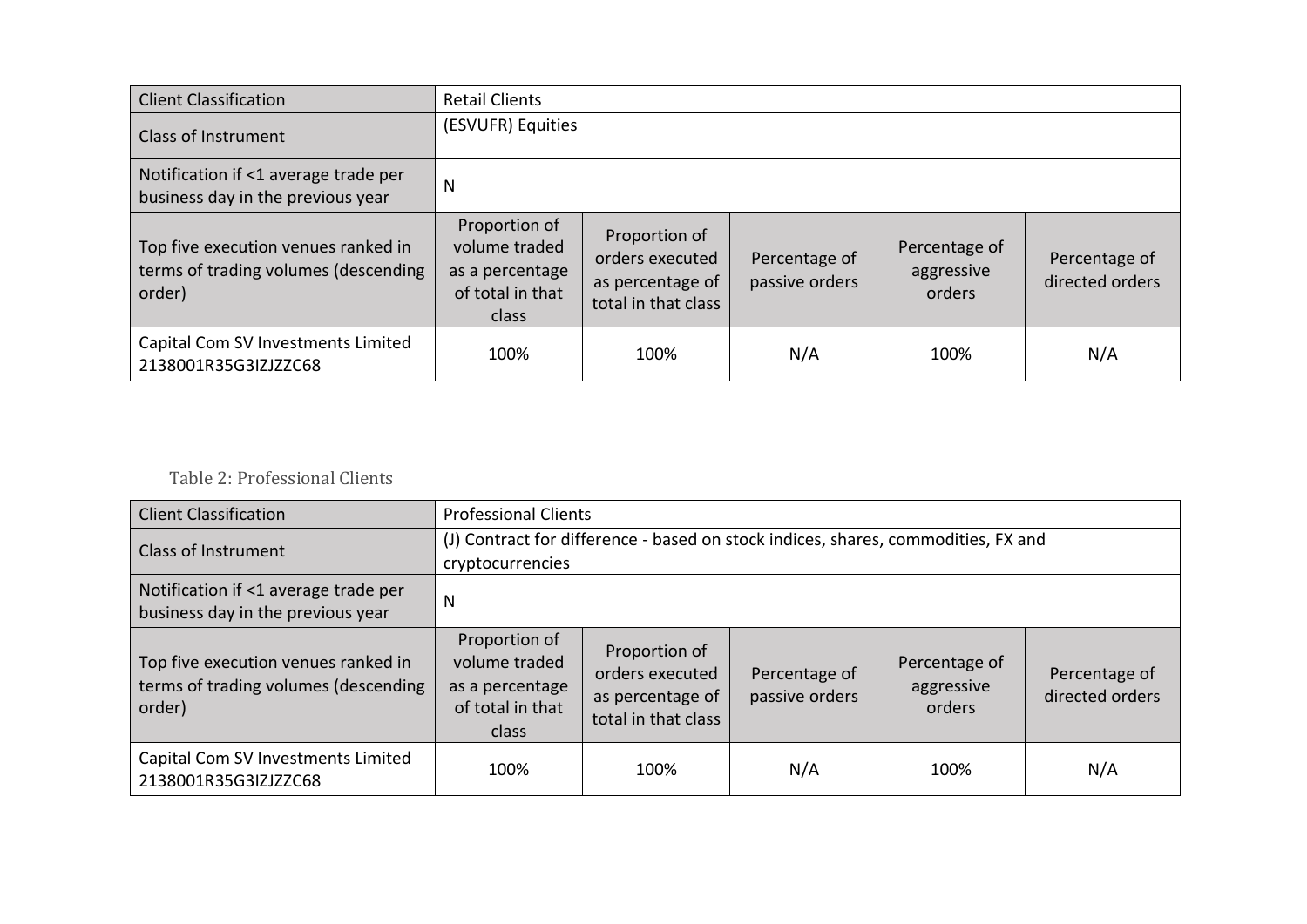| <b>Client Classification</b>                                                          | <b>Professional Clients</b>                                                    |                                                                             |                                 |                                       |                                  |
|---------------------------------------------------------------------------------------|--------------------------------------------------------------------------------|-----------------------------------------------------------------------------|---------------------------------|---------------------------------------|----------------------------------|
| <b>Class of Instrument</b>                                                            | (ESVUFR) Equities                                                              |                                                                             |                                 |                                       |                                  |
| Notification if <1 average trade per<br>business day in the previous year             | N                                                                              |                                                                             |                                 |                                       |                                  |
| Top five execution venues ranked in<br>terms of trading volumes (descending<br>order) | Proportion of<br>volume traded<br>as a percentage<br>of total in that<br>class | Proportion of<br>orders executed<br>as percentage of<br>total in that class | Percentage of<br>passive orders | Percentage of<br>aggressive<br>orders | Percentage of<br>directed orders |
| Capital Com SV Investments Limited<br>2138001R35G3IZJZZC68                            | 100%                                                                           | 100%                                                                        | N/A                             | 100%                                  | N/A                              |

## **3. Trading volumes for all executed client orders in SFTs**

Securities Financing Transactions are not applicable in the Company's business model.

## **4. Monitoring of the quality of execution: summary analysis and conclusions**

## **I. Relative importance the IF gave to the execution factors**

The Company when executing Clients' orders is required under the relevant regulatory framework to assessing relative importance to the following execution factors:

- a) Price;
- b) Cost;
- c) Speed of Execution;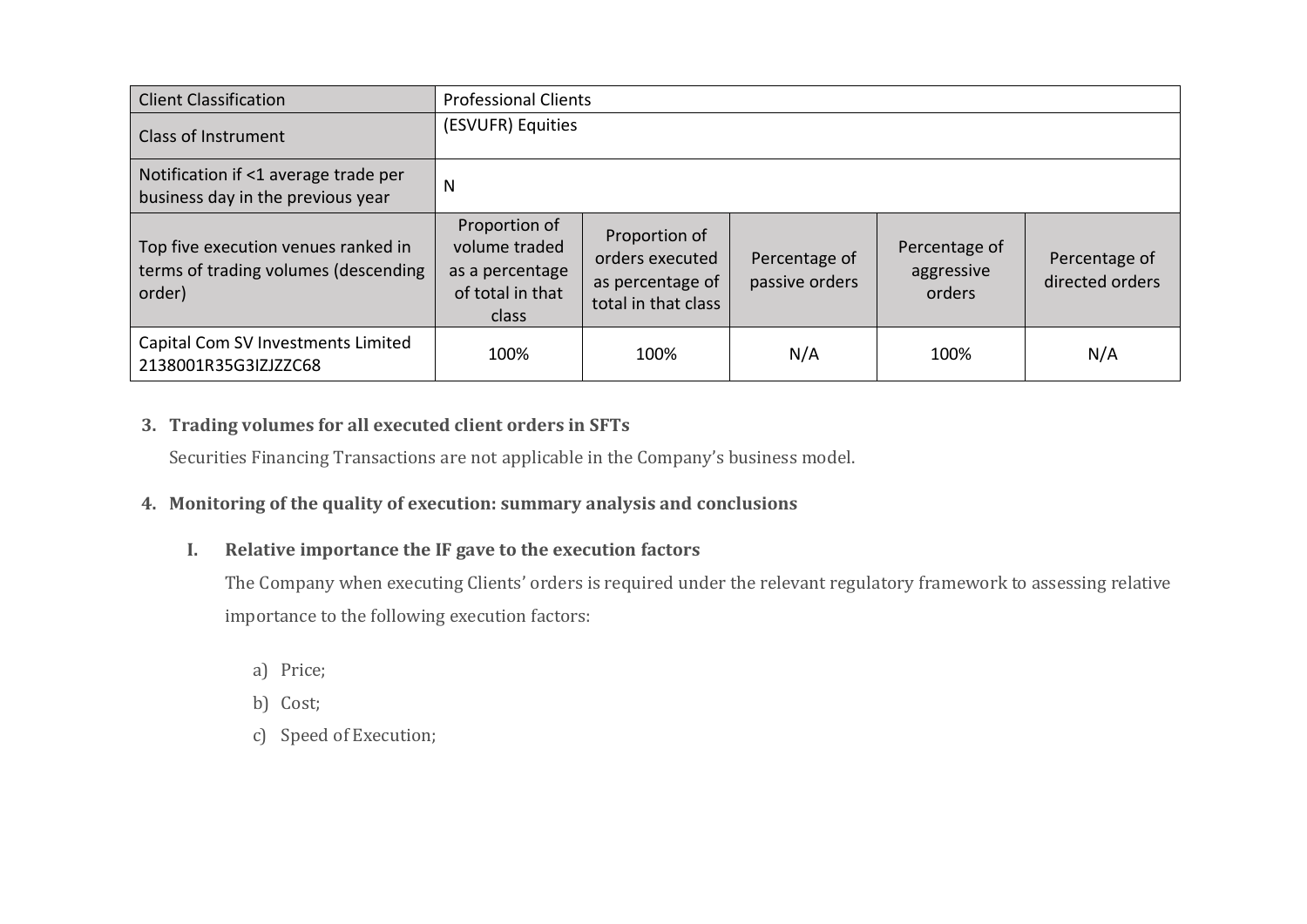- d) Likelihood of execution;
- e) Likelihood of settlement;
- f) Size of order;
- g) Market impact;
- h) Nature of order.

The best possible result for our clients (retail and professional) will be determined in terms of the total consideration (unless the objective of the execution of the order dictates otherwise), represented primarily by the price of the financial instrument and the costs related to the execution. The costs related to the executions include the expenses incurred by the client which are directly related to the execution of his/her order. The other execution factors of speed, likelihood of execution, size, nature or any other relevant consideration will, in most cases, be secondary to the price and costs considerations, unless they would deliver the best possible result for the client in terms of total consideration. The relative importance of these secondary criteria will be judged in line with our commercial experience and with reference to market conditions including the need for timely execution, availability of price improvement, the liquidity of the market and the size of your order (which may make it difficult to execute an order) and the potential impact on total consideration.

For further details with respect to the Company's best execution arrangements, please refer to the Company's Order Execution Policy.

**II. A description of any close links, conflicts of interests and common ownerships;**

The Company does not have any close-links, conflicts, and common ownerships with respect to any execution venues used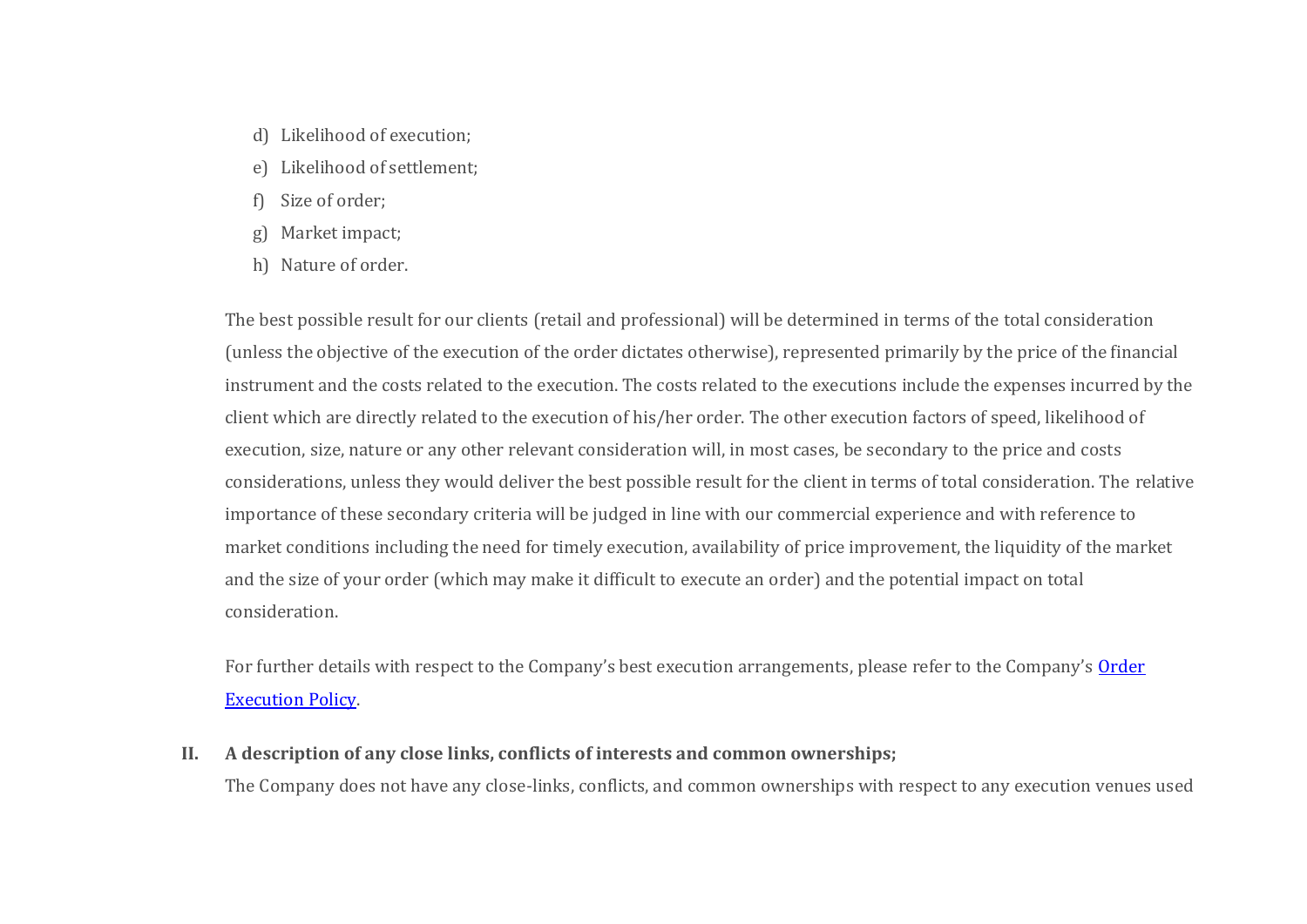to execute orders as the Company is the sole execution venue for all its clients' orders. The Company's approach to identify and prevent or manage conflicts of interest, which may arise during the course of its business activities is set out in the Conflicts of Interest Policy.

#### **III. A description of any specific arrangements with any execution venues**

As mentioned in Point 1, the Company is the sole execution venue for the execution of the Client's orders and therefore, it does not have any specific arrangements with any execution venues regarding payments made or received, discounts, rebates or non-monetary benefits received.

#### **IV. Change in the list of execution venues**

There is no change occurred in the list of execution venues in the Company's execution policy in 2021.

#### **V. Order execution per client categorization**

The Company does not differ its Order Execution based on client category. All clients' orders were executed with one execution arrangement. This arrangement is agreed between parties by acceptance of the order execution policy before the services are provided.

#### **VI. Other criteria given precedence over immediate price and cost**

All client categorizations are treated the same and therefore best execution is determined on the basis of total consideration as described in the Order Execution Policy at section 5.

#### **VII. Data or tools the Company has used relating to the quality of execution**

The Company has procedures and process in place to regularly assess the quality of its order execution and of published prices in the underlying financial instruments provided by the external data providers. These procedures and processes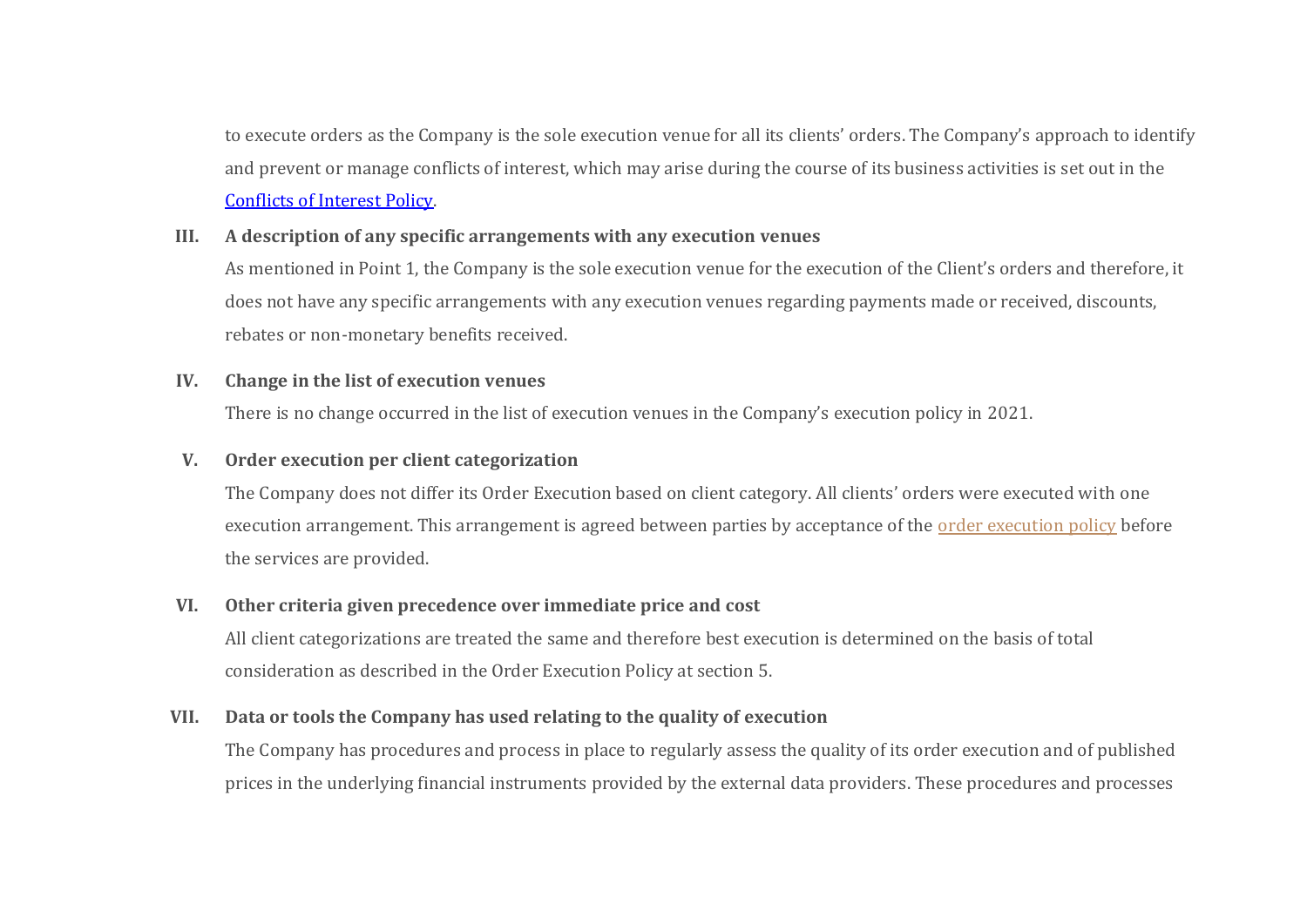also include reviewing the data published under Delegated Regulation (EU) 2017/575 ("RTS27") as applicable. This ensures that the price the Company is offering at any given time is always considered to be fair and the best price it can obtain. The Company consistently monitors the inputs to its proprietary pricing and alerts which are in place for when relevant parameters go beyond thresholds set. In addition, the Company routinely monitor the quality of execution by analyzing client trading data which includes:

- a) Evaluation of the Company's execution quality in accordance with the following:
	- Execution Price:
	- Price frequency (price updates in real time);
	- Speed of execution;
	- Instrument traded;
	- Trade size;
	- Pricing transparency.
- b) Use of the Company's in-house tools to monitor slippage, on a regular basis, to ensure that it is symmetric (i.e. balance between positive and negative slippage) and fair.

The Company's relevant personnel monitor execution arrangements on a regular basis using the evaluation process described in the point above, and, if actions are required, liaises with the Company's Senior Management for corrective measures.